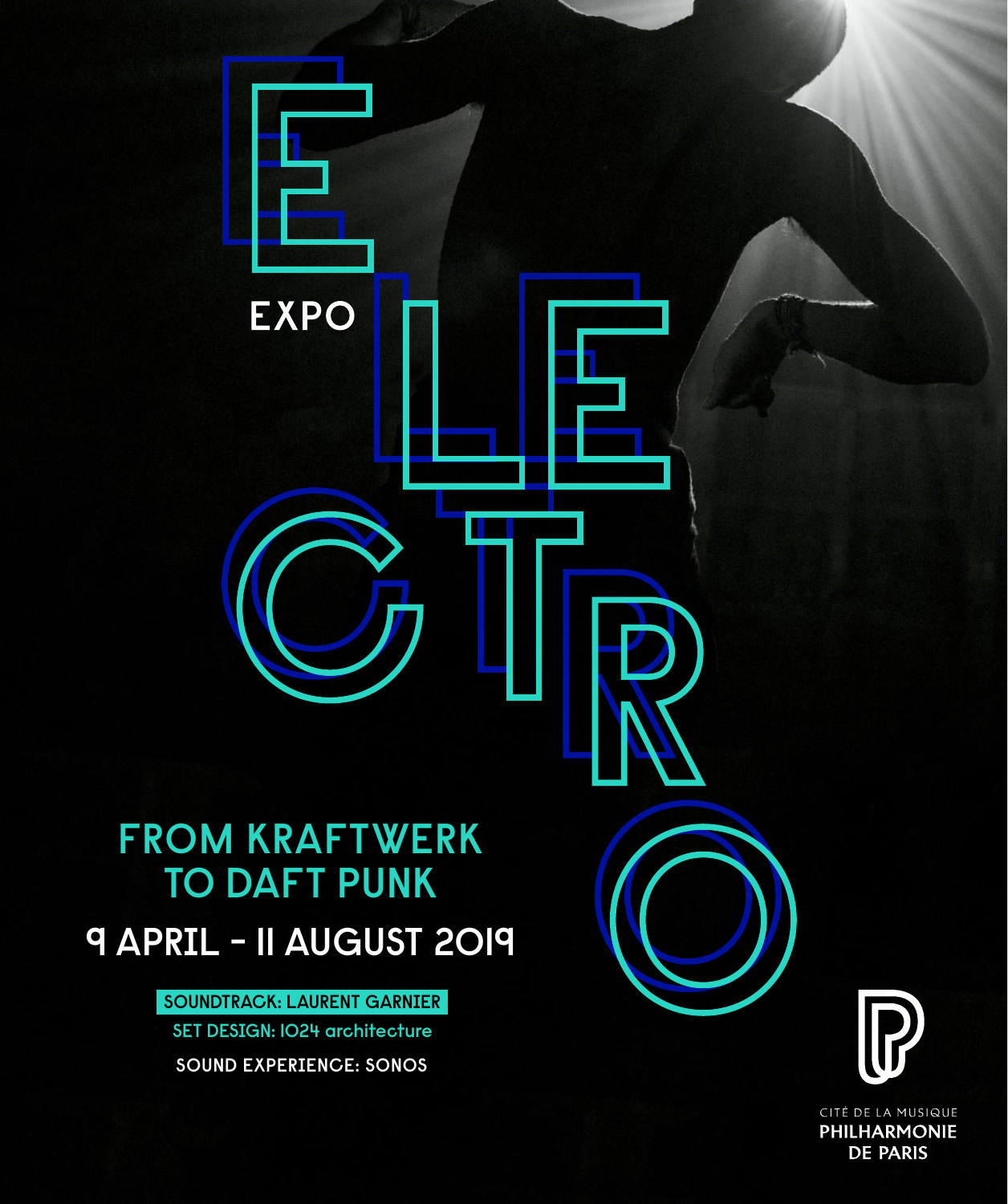# A DIVE INTO THE CORE OF ELECTRONIC CULTURE

This exhibition explores electro through the **discovery of its culture**, including its aesthetics, imaginaries, technological innovations, main figureheads, territories and more.

The emergence of electronic music, of a new generation of artists and of digital technologies has shook the global music scene.

**For musicians, since the end of the 1980s the techno wave** and what is referred to as electronic music have brought a breath of fresh air, therefore **disturbing the established order of pop and rock.** With this new wave comes a new set of rules: shared and ephemeral creations, sampling, reign of the DJ, mixing and remixing, new economy…

**But this aesthetic revolution**, which ended up spreading fast throughout the 1990s is not limited to artists. The **democratization of digital technologies**, means of diffusion, sharing and listening, has transformed the public's relationship to music.

**Electronic dance music,** whose founding genres are **house and techno**, was born at the end of the 1980s in the **African-American communities of Chicago, Detroit and New York.** Through **raves in the 90s**, this genre conquered Europe, especially England and France. In the following decade, eletro spread to Asia, South America and Africa before reaching the mass American public, ensuring its influence and **deep impact** on the music market, appearing as the most popular musical phenomenon for the global youth.



A concert of Daft Punk

### EXHIBITION-EXPERIENCE

Simultaneously hedonistic and technological, radically different from traditional approaches, this exhibition offers a truly immersive **audio and visual experience to recreate the party atmosphere central to this electronic music.**

#### MUSIC: A VECTOR FOR STORY TELLING

The immersive five hours soundtrack, entrusted to DJ Laurent Garnier, changes along the exhibition path as we revisit the history of electronic music, from the disco of the 1970s to today's futuristic techno, pumping out about a dozen thematic mixes that synthesize the spirit of an era with the help of classics, hits or rarities.

[Detroix mix,](http://youtu.be/tQbT_hxAD6Y) [French Mix](http://youtu.be/3h2TxMmM7-o), [Second summer](http://youtu.be/sUIjHKFqQT4)  [of Love,](http://youtu.be/sUIjHKFqQT4) German Mix)

### REKNOWN ARTISTS

Other than Laurent Garnier, major artists of electronic music and contemporary art have participated to the development of the exhibit, such as **Jean-Michel Jarre, Kraftwerk, Daft Punk, Jeff Mills, Underground Resistance, Xavier Veilhan, Andreas Gursky...**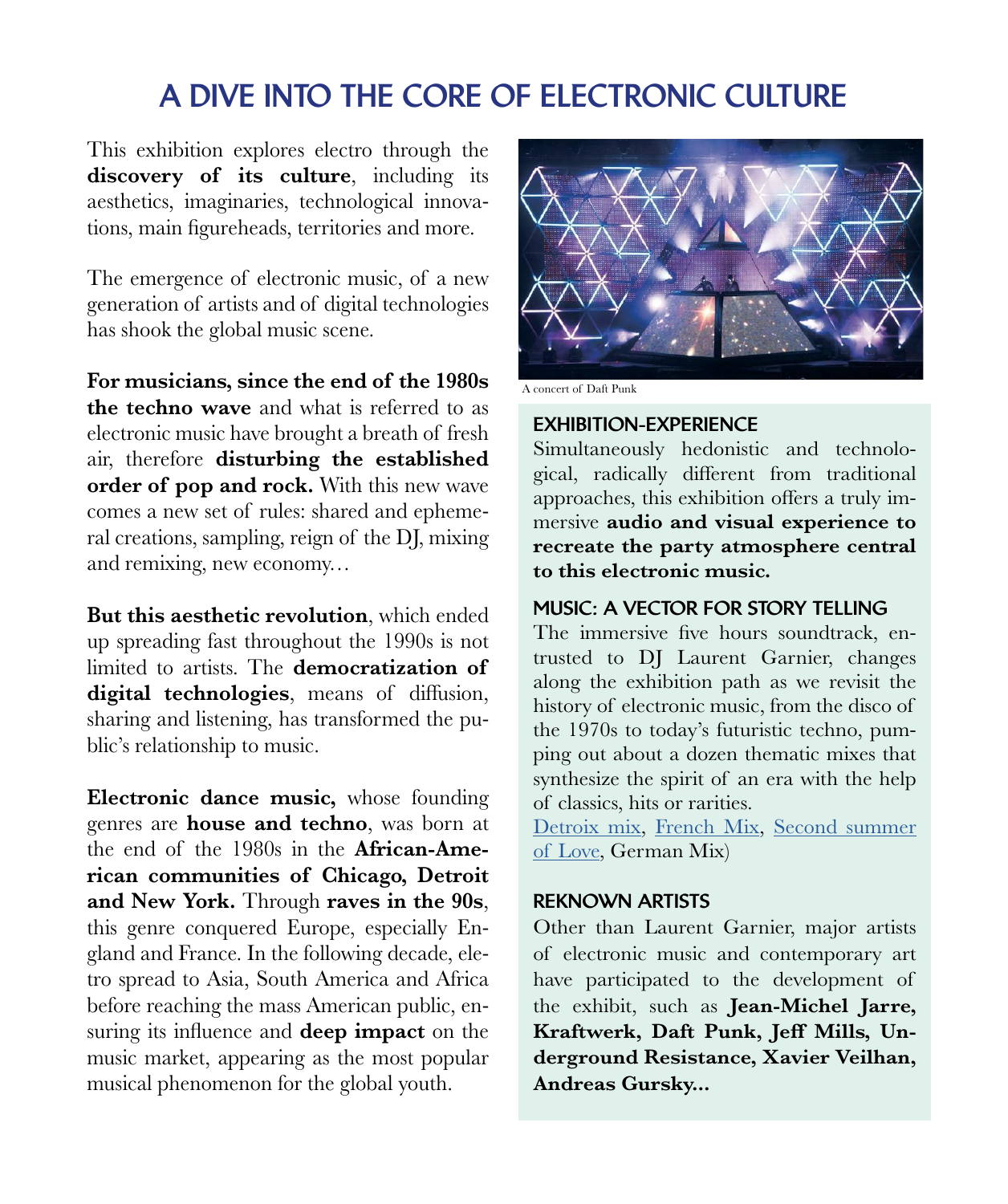# EXHIBITION CONCEPTS

# **HIGHLIGHT THE DUALITY WITHIN ELEC-TRONIC CULTURE**

Born in studios and reinvented in nightclubs and raves, electronic culture presents multiple paradoxes which reside in the foundation of its identity: avant garde (**Aphex Twin, Robert Henke**), popular (**Daft punk, Deadmau5**), pioneer, futuristic and festive all at once.

# **AN OPEN SCENOGRAPHY PLAYING ON THE CODE OF NIGHTCLUBS**

The omnipresence of music aligned with the audiovisuals make an ensemble that vividely resembles the **clubbing atmosphere**. Within this open scenograpwhy, smaller areas will allow visitors to focus on audiovisuals and specific devices they can listen to with headphones.

# **CREATE AN AESTHETIC SHOCK FOR THE VI-SITOR**

From the beginning of the course, a phenomenal piece welcomes the public and insert them into a sensible and human vision of the crowded party scenery through the human sized photographs *May Day IV* and *Union Rave* by **Andreas Gursky.**

# **OFFER A MAPPING OF THE ELECTRONIC RE-VOLUTION**

Each section of the exhibition puts forward the places, the cities or the territories which have marked the history of electro such as **New York, Detroit, Chicago, Paris and Berlin**, not forgetting some African or South-American highspots.

Andréas Gursky, *May Day IV*  (Visual of the exhibition)



# THE CURATOR: JEAN-YVES LELOUP

Journalist, teacher, curator, artist and DJ, Jean-Yves Leloup is one of the great specialist of electronic culture.

Past editor in chief of Coda (first French monthly magazine on techno) then Radio FG, he witnessed firsthand the emergence of the rave and techno movement in France, which he vividly depicts in numerous articles and radio talks. Jean-Yves Leloup has curated multiple similar themed exhibits such as *Electro Sound* at the EDF Foundation. Additionally, he is the author of works dedicated to electronic music.



1024 Architecture, *Core*

# 1024 ARCHITECTURE'S INSTALLATION : **CORE**

The artists duo of the 1024 Architecture engineered the overall scenery and installation of the exhibition. For over 10 years, its founders Pier Schneider and François Wunsche have collaborated to conceive spaces filled with visuals, lights and sounds in which they explore the limit between real and virtual space. Their installations have been presented at the Mutek Festival in Montreal, New Form Festival in Vancouver, at the Transmusicales in Rennes, or even the Architecture Biennale of Venice.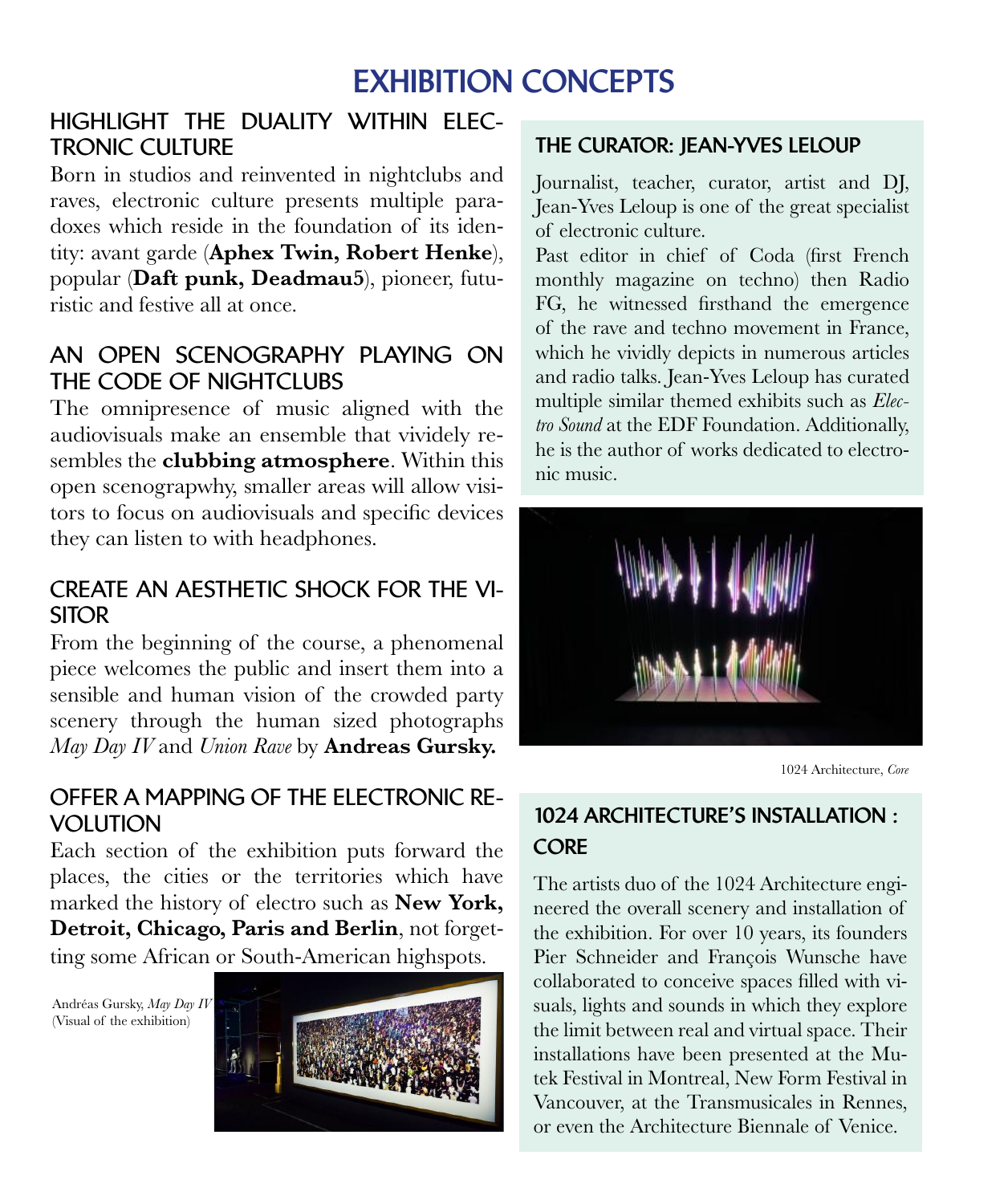# ARTWORKS IN THE EXHIBIT

Electronic culture possesses numerous correspondents and extensions in the art world such as **visual, graphic, digital art along with literature, cinema and design.** This allows the exhibit to go beyond documents and instruments.

A big part of the photographic and graphic documents is exposed in the form of **multiple projection video** mixed with a more traditional exposition of a series of **instruments both recent and historical**, along with artefacts, sculptures and installations.



From left to right by Xavier Veilhan: *Thomas Bangalter & Guy-Manuel de Homem-Christo*  (visual of the exhibition) and *Giorgio Moroder*



Covers from the collection « Prospectives du XXI siècle »

#### **The exhibit contains:**

- Videos and clips, some made specifically for the exhibit
- Photographic reports and portraits
- Digital works of art
- A VR helmet by **Molecule**
- Contemporary art installations and sculptures
- Record sleeves and vinyle stickers
- Graphic art and rave flyers
- Comic boards



*Smith in Demo Room*



Photograph *Pionniers of the electronic music : Dave* Christopher Woodcock, *DJ Mandrill (Bedroom Rockers* series) Vincent Rosenblatt, *Rio Baile Funk* series

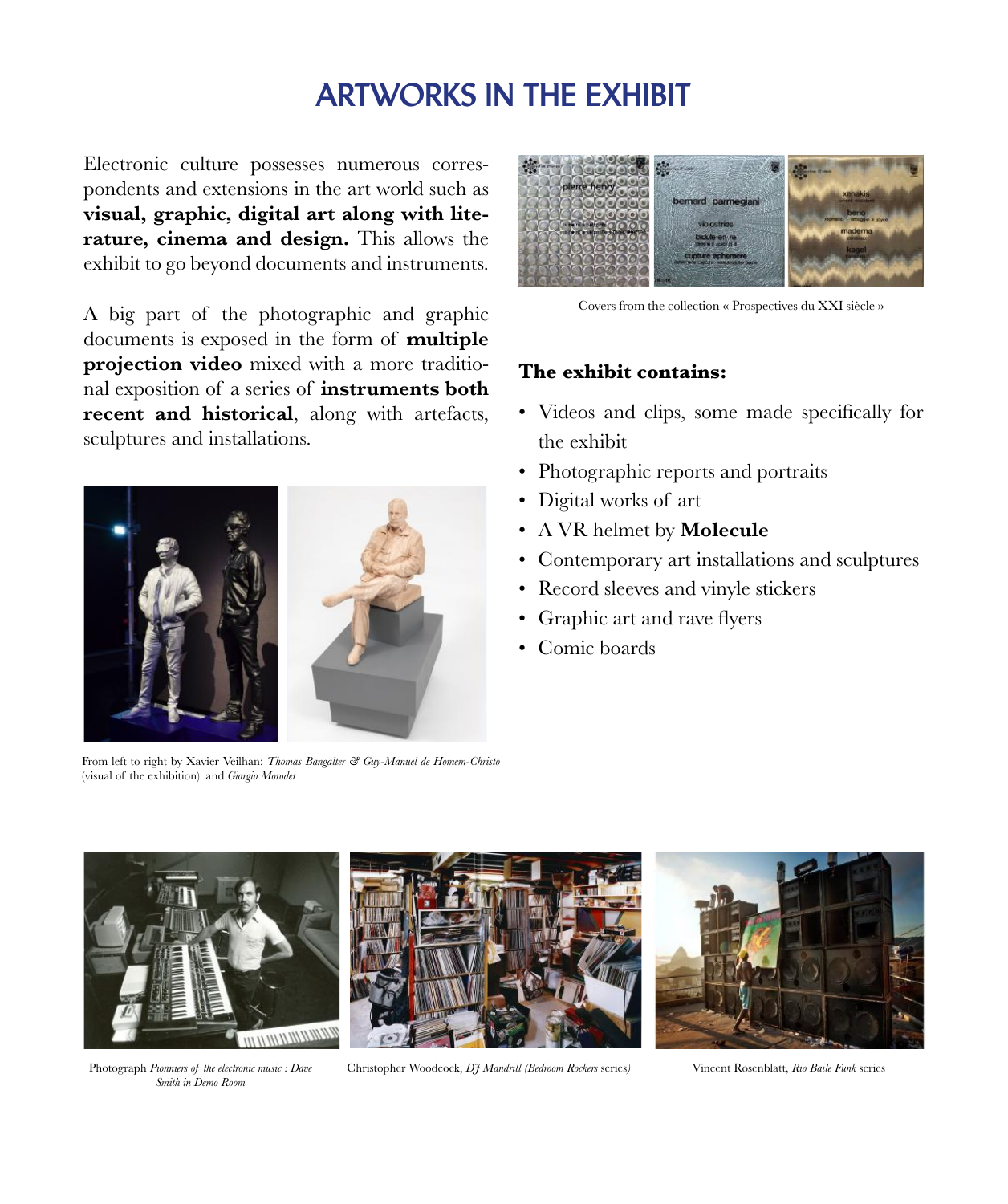# CIRCUIT OF THE EXHIBITION **A FIVE STEP COURSE**

1/ MAN & WOMAN-MACHINE

2/ DANCEFLOOR

3/ MIX & REMIX

4/ IMAGINARIES & UTOPIA

# **KEY INFORMATION:**

- Nearly **400** physical and digital pieces
- Exhibition space: **800 square meters** (can be adjusted)
- One well illustrated **exhibition catalogue**, directed by the curator, who has gathered numerous contributions by artists, photographs and graphic designers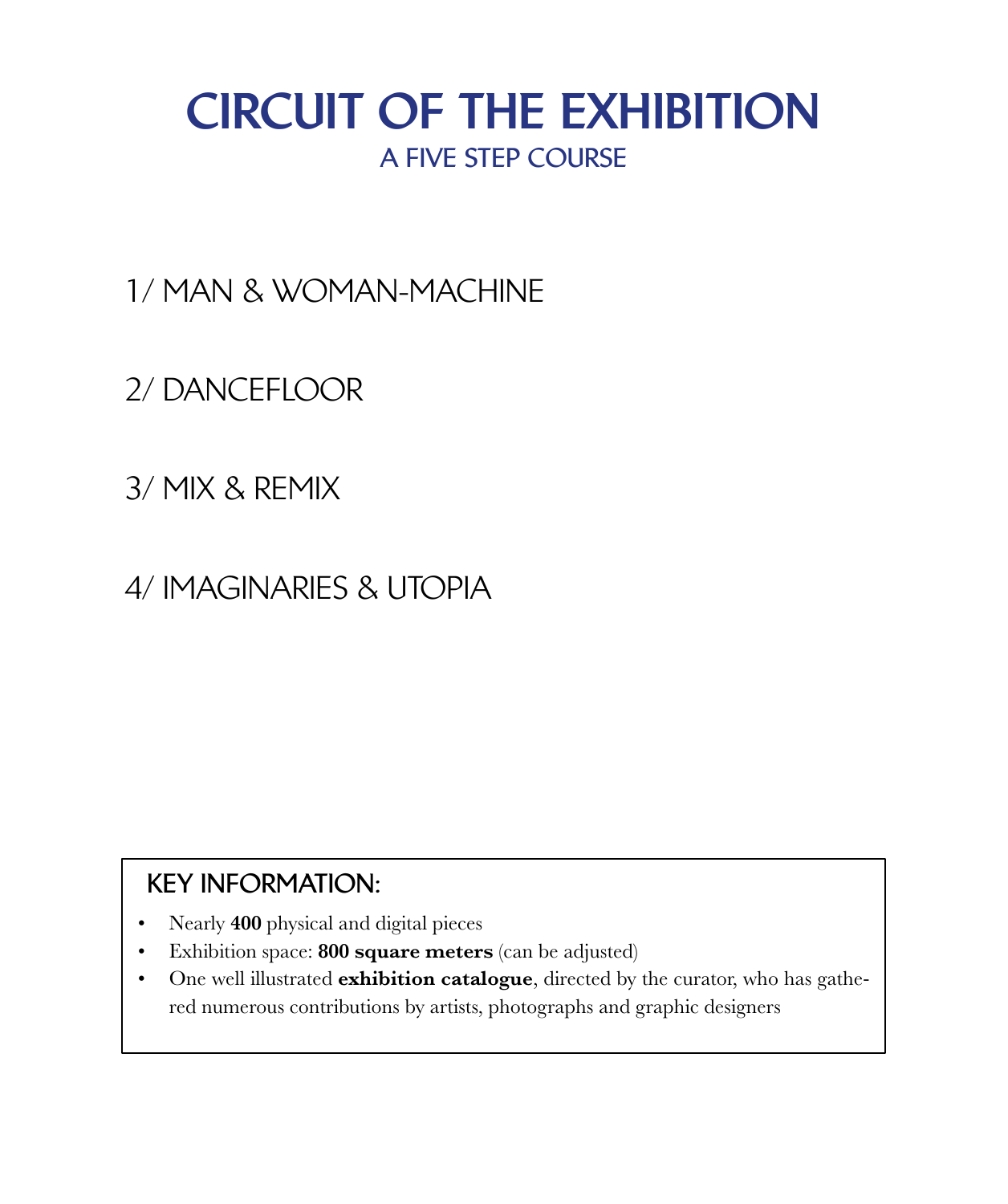# 1/ MAN & WOMAN-MACHINE

In homage to the group **Kraftwerk** this first section focus on the notion of **innovation, through a timeline of the main pioneering musical instruments and machines,** from **Jean-Michel Jarre**'s collection among others. Revolutionary technologies along with the image of the artists, the composers and visionary ingeneers associated to it.

This first part is garnished with thanks to a selection of **3D video installation** created by Kraftwerk.



Kraftwerk, *THE CATALOGUE 1 2 3 4 5 6 7 8,* Projection 3D

Below, from top to bottom : Moritz Simon Geist, *MR 808 Interactive,*  1024 Architecture, *Walking cube* (visual of the exhibition)





Jean-Michel Jarre's imaginary studio on the Electro exhibition : on the left side, *Harpe laser* ; on the right side, from top to bottom : *Eko computer rhythm*, *Matrisequencer* and *Eminent 310 String machine*



Left, from bottom to top: Modular synthesizer generator module, *VCO,* Polytik and synthesizer Dato Duo, *Dato.* Right, *Croix Sonore,* Nikolaï Obukhov.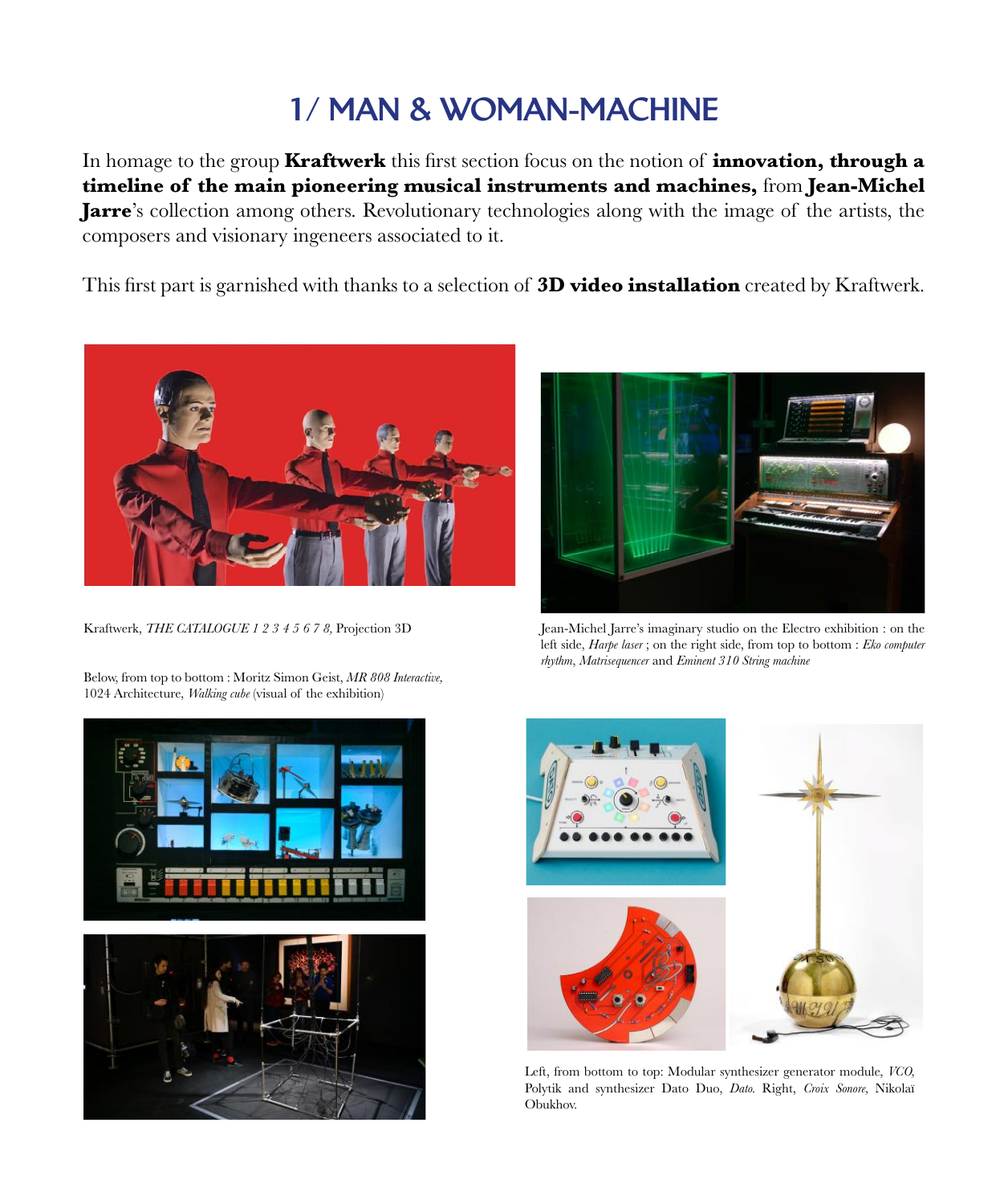# 2/ DANCEFLOOR

**As if immerged in the heart of a rave or club,** the visitor melts into the space filled with light and music. This second part is focused on the practice of dance through the mentioning of cities, parties and clubs who have marked the evolution of this history but also the choreographies, the "tribes" and the social norms that are associated. Part of this large room is dedicated to a **multiprojection,** illustrating the codes and behaviors of **dancers throughout the world**, from clubs in New York City during the 80s to the Parisian scene from 1990 to 2010, passing by Rio along the way.



Roger Kisby, photographic series of American ravers: *Candy Ravers*





Sasha Mademuaselle, Muscovite ravers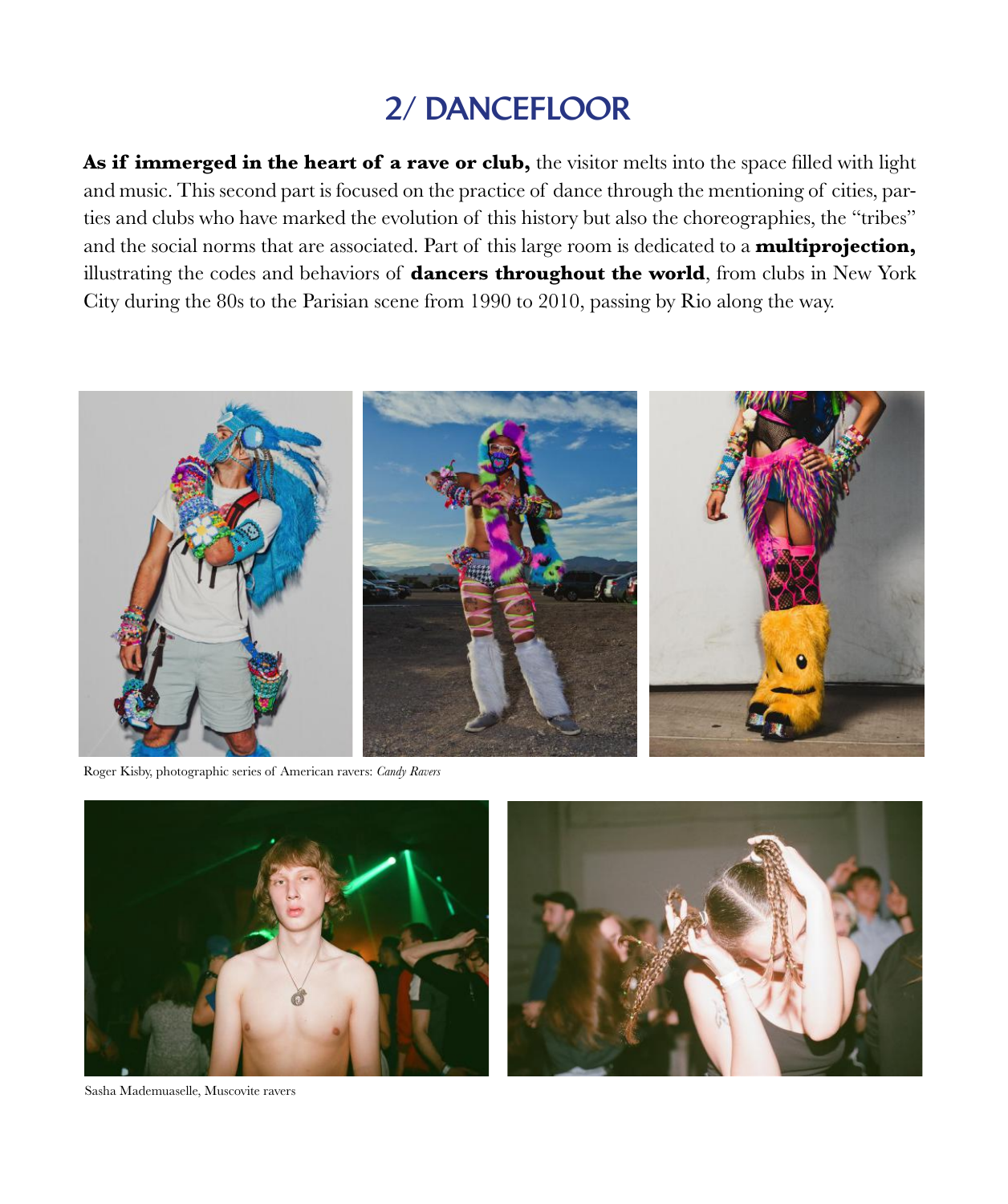# 3/ MIX & REMIX

"Mix & Remix" loses itself in the work and practice of DJing, the greatest figures of electronic music, the cult of vinyles, the **aesthetics of sampling and remixing** and the corresponding **graphic and contemporary art.** A culture of **collage, reappropriation and hybridization** that is now fully part of pop culture.



Jacob Khrist, *Ellen Allien* Jeff Mills, *The Exhibitionnist Mix*



Christian Marclay, *Saca La Lengua (from the series 'Body Mix')*



Christian Marclay, *Recycled Records*



Samon Takahashi, *A Rainbow in Curved Air*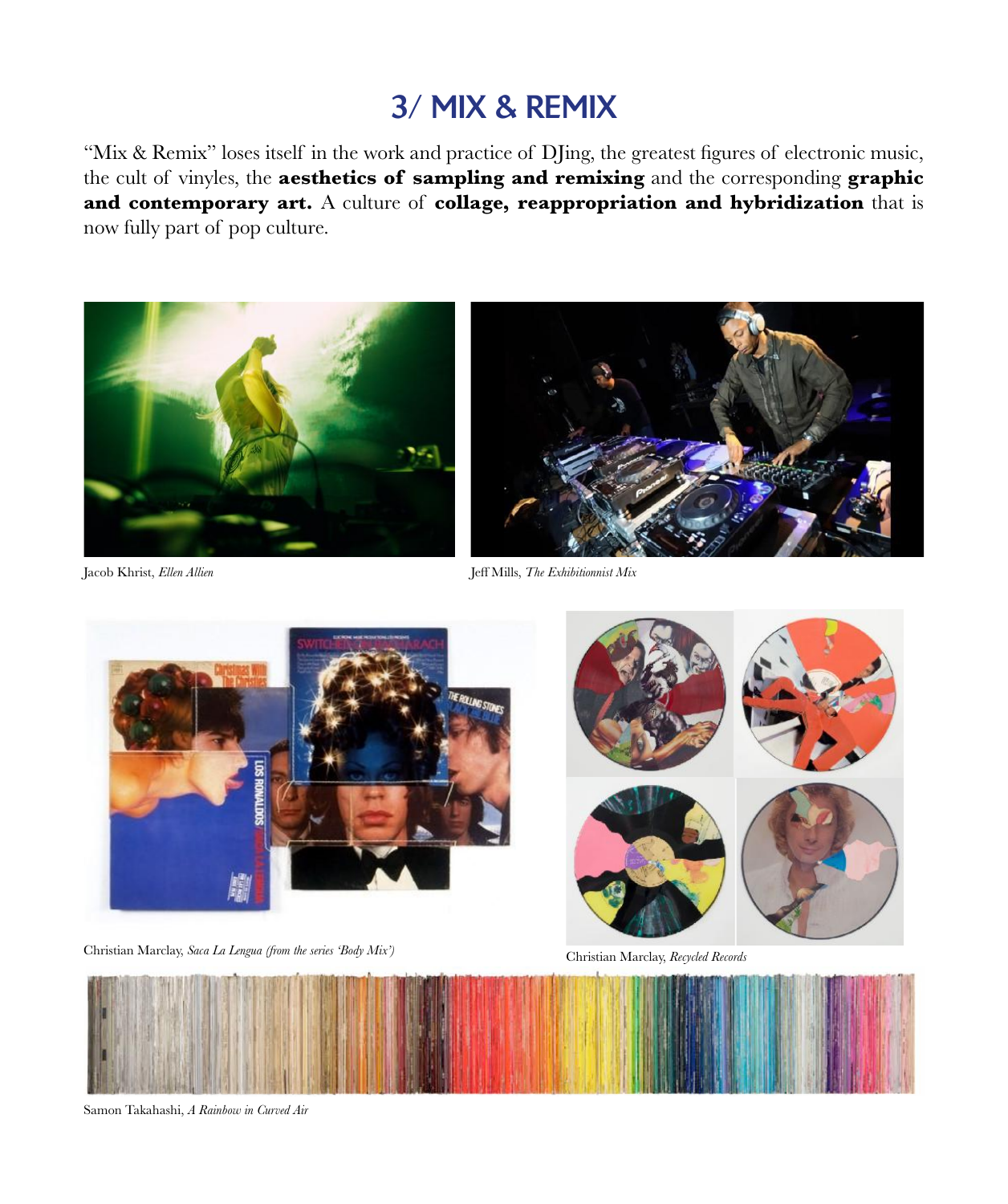# 4/ IMAGINARIES & UTOPIA

Electronic music is filled with vast imaginaries and aesthetics such as **futurism and science fiction, geographical abstrationism, nomadic figures, territories and landscapes** along with a strong tendency to combine them with **digital art**, especially in the scenography of concerts and festivals. The whole without omitting the central nature of anonymity and alter egos which is expressed through clips and photo protraits but even more so through **masks, helmets and costumes** worn by musicians.



*Corner Daft Punk*, visual of the exhibition **Helmet of the musician Squarepusher** 



This section also addresses the way in which artists embody the **counterculture** nature of this genre which challenges the **political and social order**, all the while being the subject of repression. Additionally, the influence of the **gay community and the queer culture** on the history of electronic dance music is also explored.





Flyer, *Cha Cha Cha, 180 Hyngerford Lane, London The Imaginaries and utopia part*, visual of the exhibition